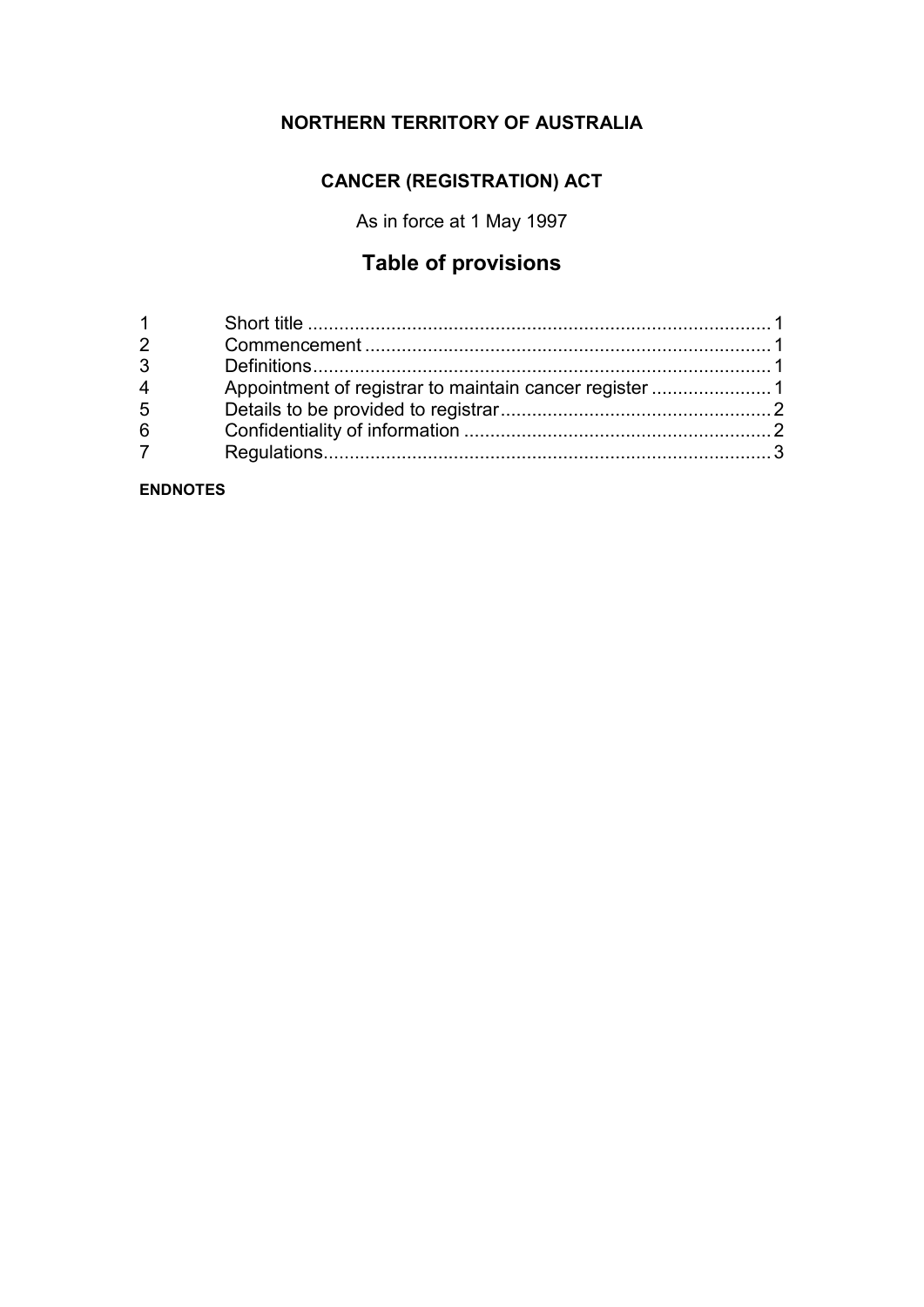## **NORTHERN TERRITORY OF AUSTRALIA**

\_\_\_\_\_\_\_\_\_\_\_\_\_\_\_\_\_\_\_\_

This reprint shows the Act as in force at 1 May 1997. Any amendments that commence after that date are not included.

\_\_\_\_\_\_\_\_\_\_\_\_\_\_\_\_\_\_\_\_

## **CANCER (REGISTRATION) ACT**

#### **An Act to provide for the registration of cancer and for related matters**

#### **1 Short title**

This Act may be cited as the *Cancer (Registration) Act 1988*.

#### **2 Commencement**

This Act shall come into operation on a date to be fixed by the Administrator by notice in the *Gazette*.

#### **3 Definitions**

In this Act, unless the contrary intention appears:

*cancer* means a neoplasm of human tissue that is malignant, that if unchecked invades adjacent tissues or extends beyond its site of origin, and that has the propensity to recur either locally or remotely in the body;

*Registrar* means the person appointed Registrar for the purposes of this Act.

#### **4 Appointment of registrar to maintain cancer register**

- (1) The Minister shall appoint a person to act as Registrar for the purposes of this Act.
- (2) The Registrar shall establish and maintain a register of persons in respect of whom he has been provided with details in pursuance of this Act.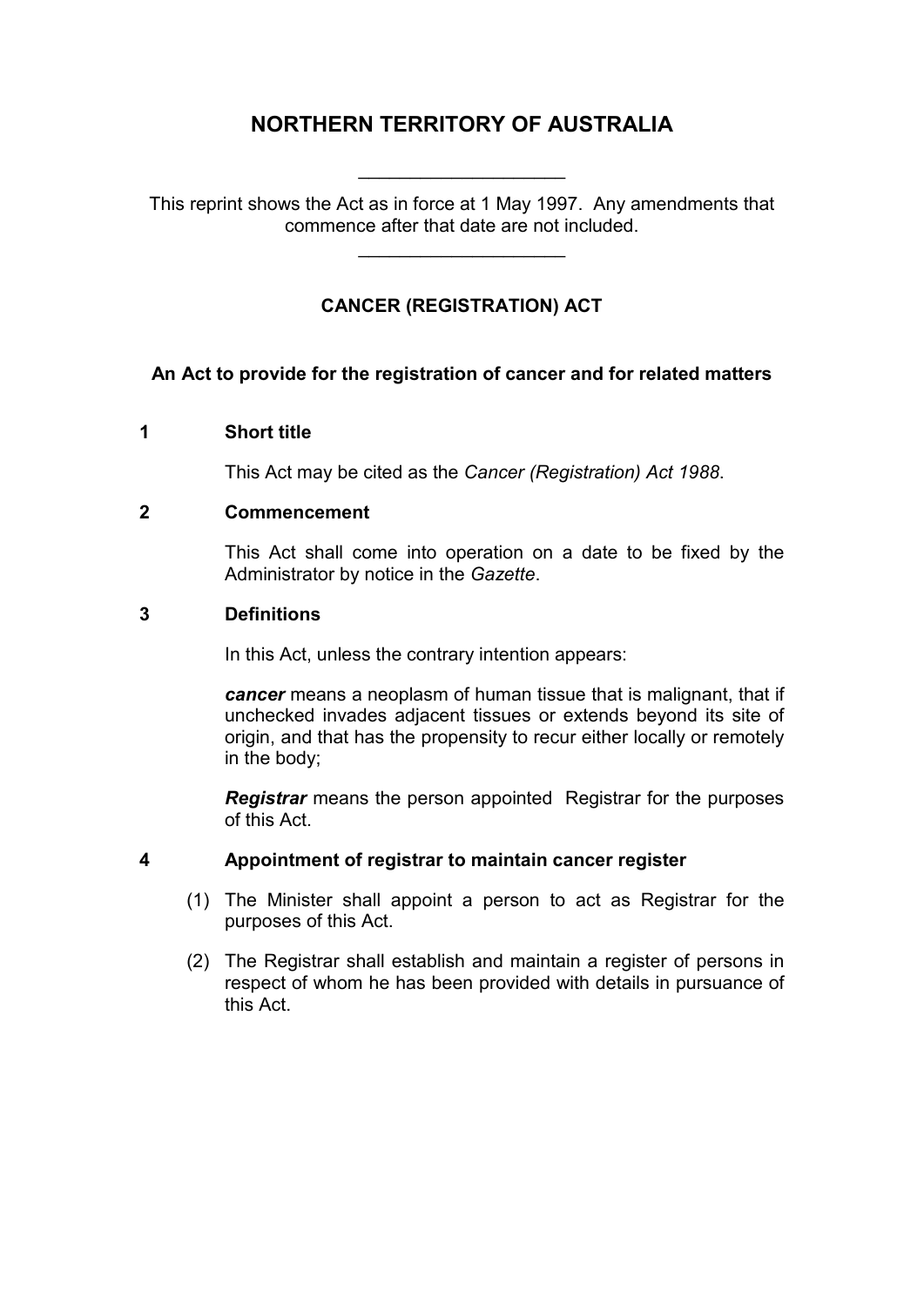#### **5 Details to be provided to registrar**

- (1) The person in charge of a place where specimens of human origin are accepted for pathological examination (whether the examination is to take place within the Territory or outside it) shall, within 7 days of receiving a report which indicates that the person from whom a specimen was taken is or was suffering from cancer, provide the Registrar with the prescribed details (so far as available to him) in respect of that person.
- (2) The Registrar of Births, Deaths and Marriages shall, in every case where the registration of a person's death shows cancer as the cause of death, provide the Registrar with the details contained in that registration.
- (3) A person who:
	- (a) fails to comply with subsection (1); or
	- (b) knowingly provides details pursuant to subsection (1) that are false or misleading,

is guilty of an offence.

Penalty: \$100.

## **6 Confidentiality of information**

(1) Subject to subsections (2) and (3), it is an offence for a person to disclose to another, except for a purpose related to the carrying out of this Act or where the disclosure is required by law, any information provided under section 5 which has come to his knowledge in the performance of a function connected with or incidental to the carrying out of this Act.

Penalty: \$1,000.

(2) The Registrar may in his discretion make information provided under section 5 publicly available in a statistical form that does not identify those to whom the information relates.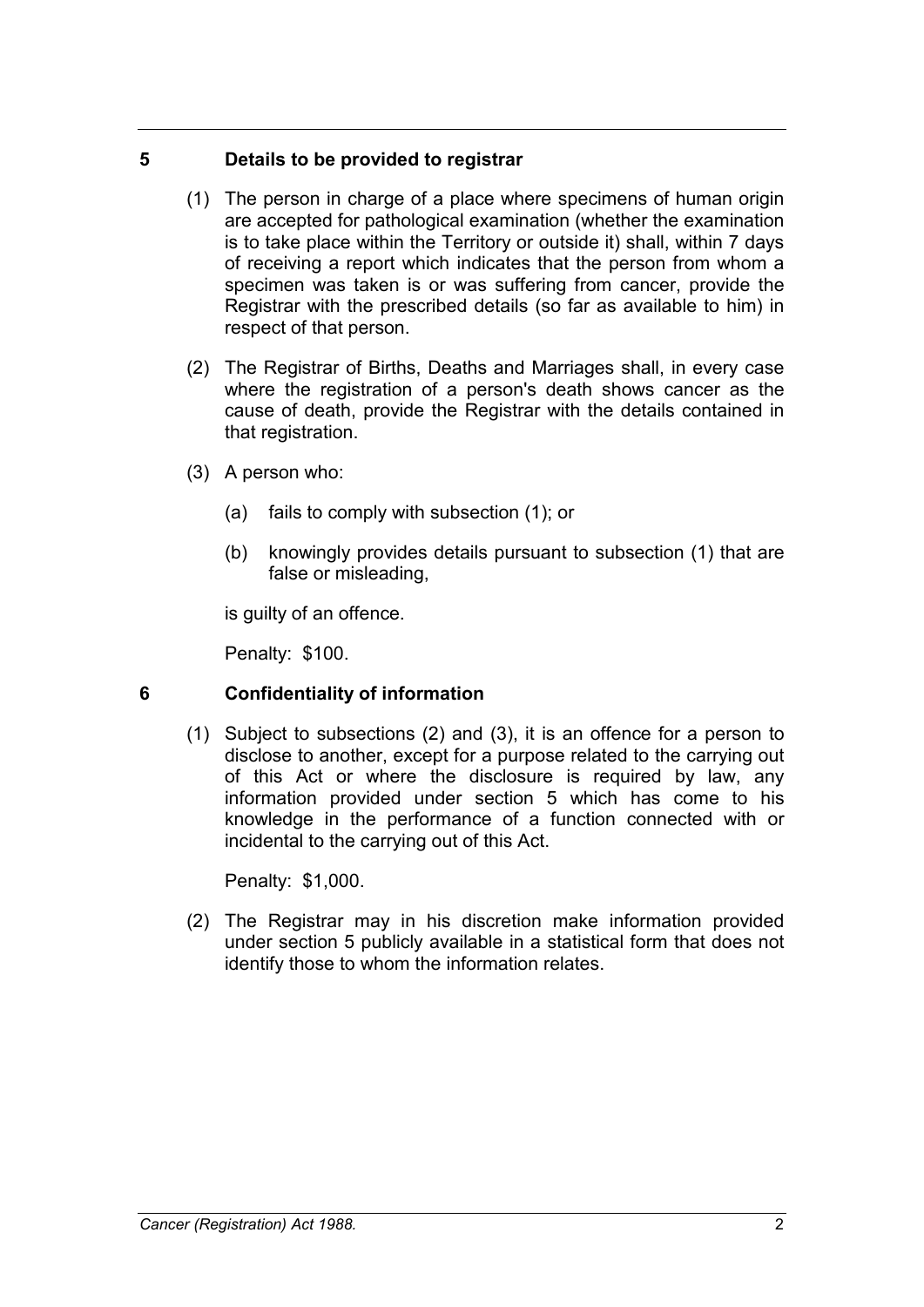- (3) Subject to subsection (4), the Registrar may in his discretion disclose specific information provided under section 5 to a person authorized in writing by the Chief Health Officer appointed under the *Public Health Act* to undertake scientific research in accordance with guidelines established by the National Health and Medical Research Council continued in existence by the National Health and Medical Research Council Order made by the Governor-<br>General on 21 December 1987 and published in the General on 21 December 1987 and published<br>Commonwealth of Australia Gazette No. GN2 *Commonwealth of Australia Gazette* No. GN2 dated 20 January 1988.
- (4) The consent in writing of the Registrar of Births, Deaths and Marriages is required for the disclosure by virtue of subsection (3) of information provided by him.

### **7 Regulations**

The Administrator may make regulations prescribing matters:

- (a) required or permitted by this Act to be prescribed; or
- (b) necessary or convenient to be prescribed for carrying out or giving effect to this Act.